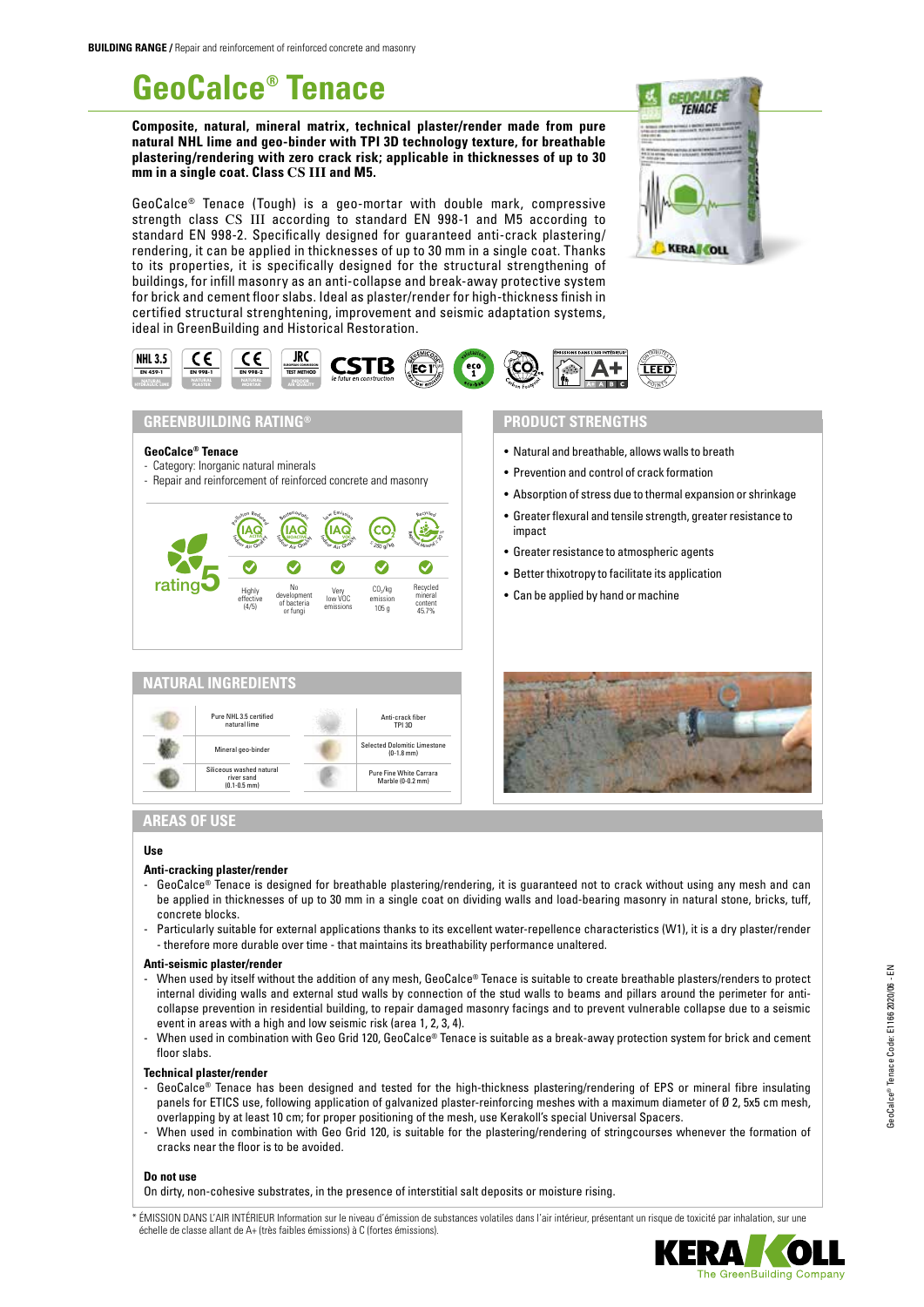## **RENDERING**

## **Preparation of substrates**

Masonry structures must be clean and solid, free from loose debris, dust and mould. Old walls must be carefully cleaned and remaining traces of previous processes removed as well as any salt deposits which could impair adhesion. Remove inconsistent rendering mortars from between the stones. Use GeoCalce® Tenace and the fragment-filling and/or break-fill techniques to rebuild missing sections of the wall and restore an even surface. On new masonry, clean in order to eliminate dust or any substance that might compromise direct adhesion. Always wet substrates before plastering/rendering with GeoCalce® Tenace.

### **Preparation and application**

GeoCalce® Tenace is easily applied with a trowel or a plastering machine like a traditional plaster/render. Prepare the substrate, filling in any fragments if necessary to create a flat, smooth surface. Then wet until it is fully saturated, leaving a saturated substrate with no excess water on the surface. GeoCalce® Tenace should be applied with precision, each coat being no more than 3 cm thick. Only apply patch layers on rough or previous coats when the lower has hardened. Allow the hardened product to cure and keep it moistened during the first 24 hours.

**Manual application:** to prepare GeoCalce® Tenace, mix one 25-kg bag using clean water, in the amount shown on the package, in a standard concrete mixer. Mix by pouring water into the clean cement mixer and then add the powder in one operation. Wait until the right consistency forms while mixing. In the first 1-2 minutes the product will seem dry; do not add water at this stage. Keep mixing for 4-5 minutes until a smooth, spongy and lump-free mortar forms. Use all of prepared mixture; do not reuse it in subsequent mixings. Store the product in places protected against the heat in summer months and against the cold during the winter. Use running water not subject to the influence of outside temperatures. Adding cement in any quantity would impair the quality of the mortar which is guaranteed by its all-natural origins.

**Mechanized application:** GeoCalce® Tenace can be applied with a plastering machine. Tests to prove the compliance of GeoCalce® Tenace were carried out using a PFT G4 plastering machine featuring the following accessories: mixer, stator/rotor D6-3, 25x37-mm flexible hoses, 10-20 m long and spray gun.

## **ANTI-COLLAPSE PREVENTION OF STUD WALLS**

### **Preparation of substrates**

Demolish and remove the existing plaster/render and all flaky or loose parts, making sure that dust is removed as well. Carry out the scarification of the concrete surfaces until achieving a roughness equivalent to level 8 of the Test kit for preparation of reinforced concrete and masonry substrates. Subsequent power washing to remove all residue from operations which could impair adhesion. On new masonry, clean in order to eliminate dust or any substance that might compromise direct adhesion. Always wet substrates before plastering/rendering with GeoCalce® Tenace.

### **Application**

Once the old plaster/render has been removed, and the scarification of the concrete and subsequent cleaning have been carried out, lay GeoCalce® Tenace making sure to apply it to all the affected surfaces of the protective system with a thickness greater than or equal to 1.5 cm, to increase the ultimate limit state (ULS) with a considerable improvement of the in-plane and out-of-plane load-bearing capacity of the stud walls.

Once applied, allow the product to level then finish using a sponge float and leave the surface to cure for at least 24 hours. Apply a final protective finishing coat to level the surface of the opaque wall with Biocalce® Intonachino Fino. Once Biocalce® Intonachino Fino has completely dried, proceed with the decoration and final protection of the new surfaces.

**FRCM – Fiber Reinforced Cementitious Matrix:** in case a reinforced patching of the stud walls needs to be done, first apply an initial coat of GeoCalce® Tenace that is thick enough to ensure that the surfaces are corrected. Next, proceed by applying Geo Grid 120 on GeoCalce® Tenace while it is still fresh, making sure that the mesh is completely enveloped in the GeoCalce® Tenace layer by pressing gently with a flat spreader. Finally, apply a protective layer using GeoCalce® Tenace, making sure that the reinforcement mesh is completely covered. Once applied, allow the product to level then finish using a sponge float and leave the surface to cure for at least 24 hours. Apply a final protective finishing coat to level the surface of the opaque wall with Biocalce® Intonachino Fino. Once Biocalce® Intonachino Fino has completely dried, proceed with the decoration and final protection of the new surfaces.

## **REPAIR AND PREVENTION IN CASE OF BREAK-AWAY PROBLEMS**

#### **Preparation of substrates**

Plasters/renders, paints and any portions of damaged or loose pieces of brick must be completely removed in advance; proceed with the restoration of the portions of concrete beams that have been damaged or deteriorated, reconstructing and reprofiling the beams sections with GeoLite®; in case, reinforce them with GeoSteel Hardwire™ sheets. After this, clean the substrate and eliminate any residual dust, grease, oil and any substance that might compromise direct adhesion using either compressed air or firmly polishing, in order to guarantee a cohesive substrate on the whole of the surface to be worked on.

## **Reconstruction of the floor slab intrados profile**

The achievement of the level profile of the floor with filling of the damaged or removed pieces of brick, will be achieved by laying Klima Air EPS heat-insulating panels in suitable thicknesses, properly bonded to the brick work using Keraklima Eco Granello, taking care to thoroughly clean the substrate, ensuring a dry and solid surface, free from loose debris. For particular uses, and according to local current regulations, it is possible to replace the Klima Air panel with a non-combustible panel, such as rock wool, which can always be installed with Keraklima Eco Granello. The application must guarantee the filling of all cavities and the creation of a laying surface level with the intrados of the beams previously reconstructed with GeoLite®; in case, even up the surface with a thick first coat of Keraklima Eco Granello in a ratio of 15 mm maximum thickness per coat.

#### **Application of the strenghtening system**

Once the laying of the EPS Klima Air panels has been completed, a coat of Keraklima Eco Granello will be applied on them with an 8 or 10 mm-thick toothed spreader, in order to create a hooking substrate for the creation of the structural strengthening system. Laying of the Geo Grid 120 mesh, applied in a widespread manner on the whole surface affected by break-away problems, must incorporate at least 2 end beams into the concerned area, so as to guarantee the anchoring of the mesh to the intrados of the beams, taking care to spill over of at least 10 cm from their profile. It is recommended to install Steel DryFix® 8 stainless steel helical bars along the perimeter of the surface to be worked on; their number and centre distance must be determined by a qualified technician.

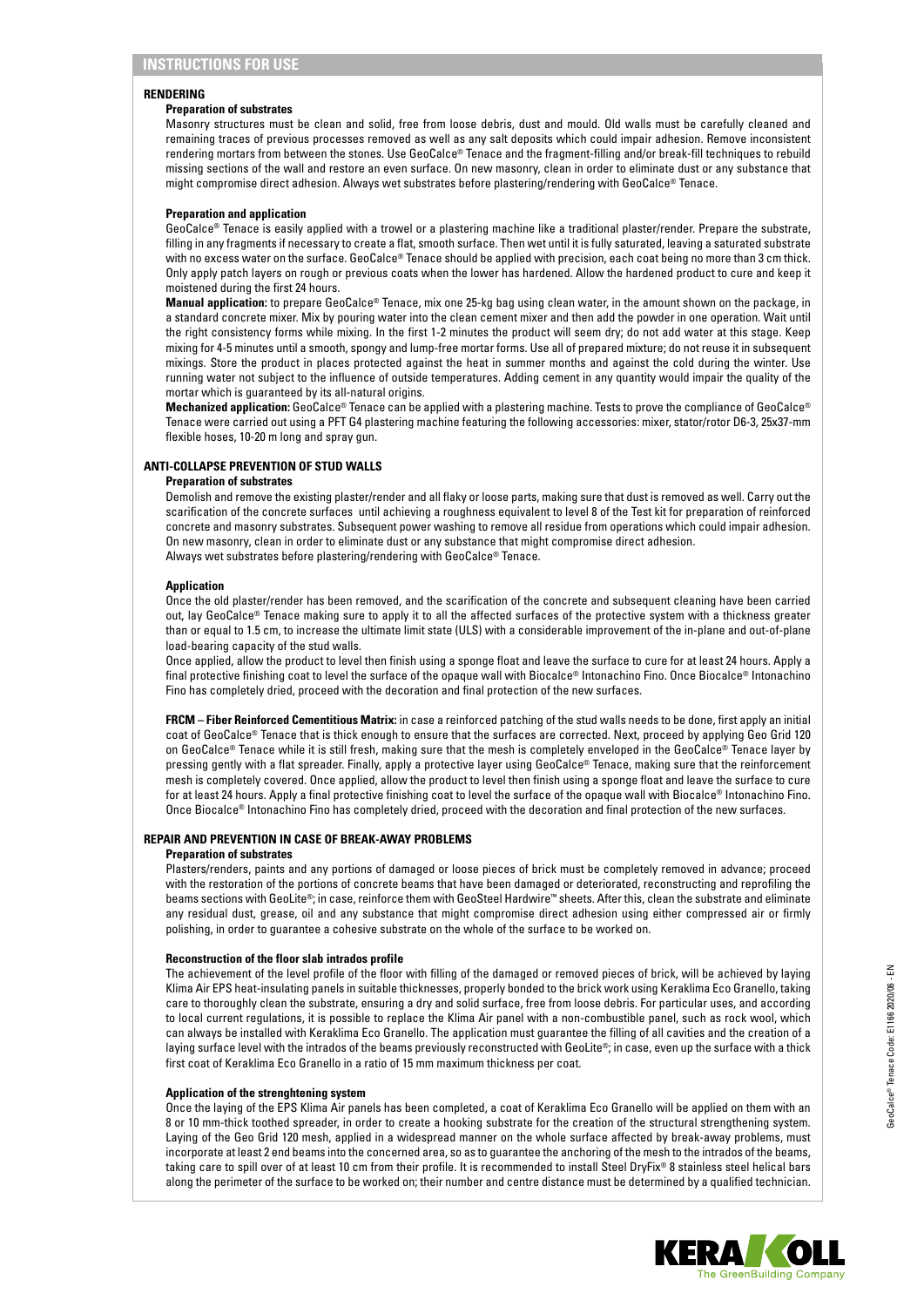## **INSTRUCTIONS FOR USE**

Apply a first coat of GeoCalce® Tenace, ensuring on the substrate a sufficient quantity of material (average thickness 5 mm) to lay and incorporate the reinforcement mesh. Afterwards, working over the matrix while it is still fresh, apply the Geo Grid 120 basalt fibre mesh, making sure that the mesh is perfectly incorporated into the matrix by pressing firmly with a spreader, and checking that the mortar comes out between the mesh as to ensure optimum adhesion between the first and second layers of the matrix. At longitudinal join points, overlap two layers of mesh by at least 20 cm. Before applying the second coat of GeoCalce® Tenace, proceed with the insertion of the Steel DryFix® 8 Insert on the bar head, by simple screwing. The application will be completed by applying a final protective finishing coat (total thickness of the reinforcement of 5-8 mm) using Biocalce® Intonachino Fino, in order to completely incorporate the reinforcement. The two coats of GeoCalce® Tenace must not create too high thicknesses; a maximum thickness of about 15 mm is recommended.

As an alternative to the Geo Grid 120 mesh, the designer may choose to use the Geosteel Grid 200 or Rinforzo ARV 100 meshes, according to his/her requirements.

## **Cleaning**

GeoCalce® Tenace is a natural product and tools can be cleaned with water before the product hardens.

## **SPECIAL NOTES**

When plastering old masonry, always check the consistency of the substrate.

In case, apply Geocalce Tenace in advance as a render to even out uneven sections and substrate absorbencies. Later, check to make sure it has adhered properly.

In external applications, provide for debonding from floors, walkways or horizontal surfaces in general, to avoid possible capillary draw phenomena.

## **ABSTRACT**

*Anti-cracking, anti-seismic, technical, conventional plastering/rendering will be done with a plaster/render with very high hygroscopicity and breathability for internal and external walls, with a base of pure natural NHL 3.5 lime, geo-binder, mineral fibres and inert siliceous sand and Dolomitic limestone with a grading curve of 0-1.8 mm, (such as GeoCalce® Tenace by Kerakoll Spa). The natural plaster must meet the requirements of standard EN 998-1 – GP/CS III, EN 998-2 – G/ M5. Reaction to fire class A1. The plaster/render will be no thicker than 30 mm per coat.* 

*To be applied by hand or using a plastering machine. GeoCalce® Tenace coverage: ≈ 16 kg/m<sup>2</sup> per cm of thickness.* 

| Appearance                           | powder                                                           |            |  |
|--------------------------------------|------------------------------------------------------------------|------------|--|
| Chemical nature of binder            | pure Natural Hydraulic Lime NHL 3.5 EN 459-1                     |            |  |
| Grading                              | $0 - 1.8$ mm                                                     |            |  |
| Shelf life                           | $\approx$ 12 months in the original packaging in dry environment |            |  |
| Pack                                 | 25 kg bags                                                       |            |  |
| Apparent density of powder           | $\approx$ 1.36 kg/dm <sup>3</sup>                                | I IF∆te    |  |
| Mixing water                         | $\approx$ 5 $\ell$ / 1 x 25 kg bag                               |            |  |
| Consistency of wet mortar            | $\approx$ 178 mm                                                 | EN 1015-3  |  |
| Apparent density of wet mortar       | $\approx$ 1.8 kg/dm <sup>3</sup>                                 | EN 1015-6  |  |
| Density of dry, hardened mortar      | $\approx$ 1.6 kg/dm <sup>3</sup>                                 | FN 1015-10 |  |
| Temperature range for application    | from $+5$ °C to $+35$ °C                                         |            |  |
| Maximum thickness obtainable by coat | $\approx$ 3 cm                                                   |            |  |
| Coverage                             | $\approx$ 16 kg/m <sup>2</sup> per cm of thickness               |            |  |

## **TECHNICAL DATA COMPLIANT WITH KERAKOLL QUALITY STANDARD**